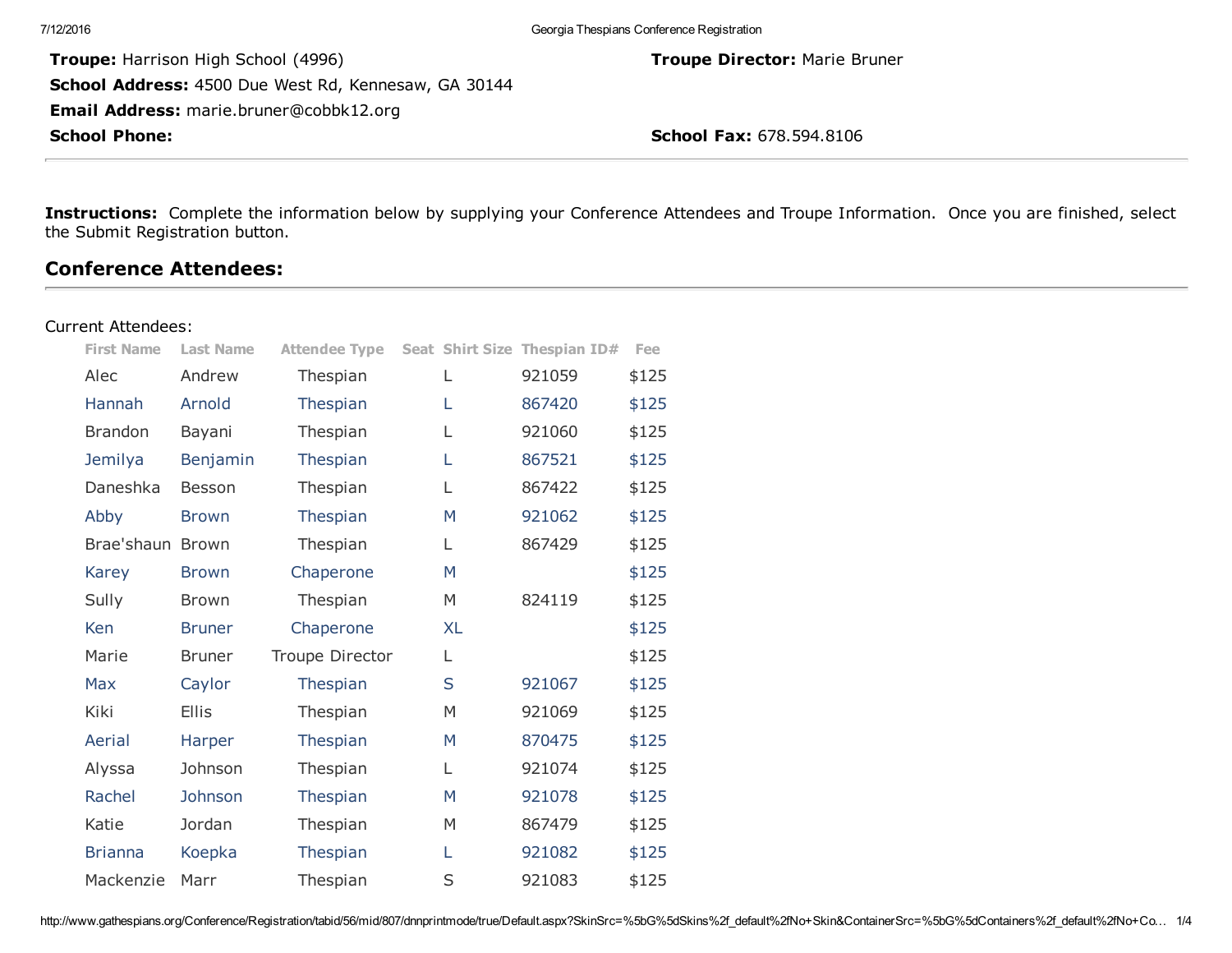| 7/12/2016 |  |  |
|-----------|--|--|
|           |  |  |

| 016            |                |           |           |        | Georgia Thespians Conference Registration |  |
|----------------|----------------|-----------|-----------|--------|-------------------------------------------|--|
| Vanessa        | Mason          | Thespian  | <b>XL</b> | 824129 | \$125                                     |  |
| Mac            | McCord         | Thespian  | L         | 924010 | \$125                                     |  |
| <b>Brenna</b>  | <b>McNulty</b> | Thespian  | M         | 921084 | \$125                                     |  |
| Indy           | Michio         | Thespian  | S         | 867481 | \$125                                     |  |
| Mallory        | Mifflin        | Thespian  | <b>XL</b> | 867522 | \$125                                     |  |
| Reagan         | Morey          | Thespian  | L         | 867483 | \$125                                     |  |
| Priscilla      | Moye           | Chaperone | L         |        | \$125                                     |  |
| Katie          | Nelson         | Thespian  | M         | 921085 | \$125                                     |  |
| Morgan         | Odom           | Thespian  | L         | 867485 | \$125                                     |  |
| Tina           | Odom           | Chaperone | M         |        | \$125                                     |  |
| <b>Brennan</b> | Parker         | Thespian  | <b>XL</b> | 921086 | \$125                                     |  |
| Dawn           | Parker         | Chaperone | L         |        | \$125                                     |  |
| Regan          | Poarch         | Thespian  | M         | 867486 | \$125                                     |  |
| Kailey         | Ratcliffe      | Thespian  | M         | 867488 | \$125                                     |  |
| <b>Akilia</b>  | Robinson       | Thespian  | S         | 921087 | \$125                                     |  |
| <b>Baxter</b>  | Ronquillo      | Thespian  | S         | 921088 | \$125                                     |  |
| <b>Sierra</b>  | Steadham       | Thespian  | L         | 921089 | \$125                                     |  |
| Alex           | <b>Steele</b>  | Thespian  | <b>XL</b> | 921090 | \$125                                     |  |
| Amy            | Tran           | Thespian  | M         | 921091 | \$125                                     |  |
| Hannah         | Woodward       | Thespian  | XL        | 867492 | \$125                                     |  |
| Jonathan       | Wurtz          | Thespian  | M         | 921093 | \$125                                     |  |

# Registration Summary:

Date Created: 10/4/2015 6:09:13 PM Created By: MarieCBruner Date Accepted: 10/21/2015 Accepted By: Eric E

Attendee Counts: Chaperone (5) Thespian (34) Troupe Director (1) Shirt Counts: L (15) M (14) S (5) XL (6)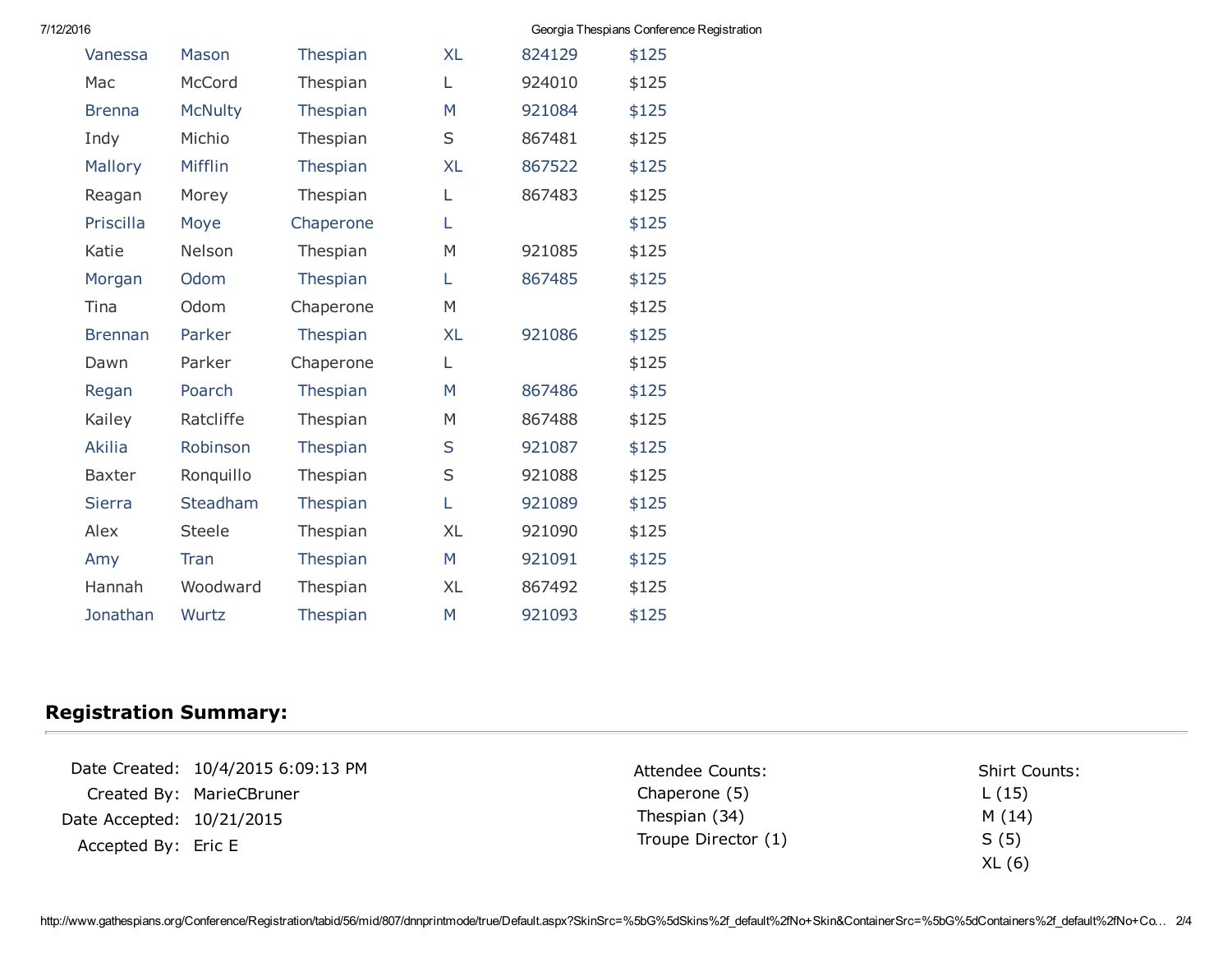| .,<br>۰.<br>.,<br>- 3<br>۰. |
|-----------------------------|
|-----------------------------|

| Troupe Assessment: \$55 | Mail a copy of your registration and a check for your fees to: |
|-------------------------|----------------------------------------------------------------|
| Attendance Fees: \$5000 | Georgia Thespians                                              |
| Late Fee: $$0$          | 2897 North Druid Hills Rd                                      |
| Correction Fee: \$0     | Box 225<br>Atlanta, GA 30329                                   |
| Total Due: \$5055       |                                                                |
| Total Paid: \$5055      |                                                                |
| Balance: \$0            |                                                                |

## Troupe Information:

| Home Phone: $678-717-7046*$          |
|--------------------------------------|
| Mobile Phone: $678-717-7046*$        |
| Principal's Name: Ashlynn Campbell * |

### **Conference Track Selection:** (applies to high school conference only)

Please request your conference track:

Yellow: conference starts on Thursday at 12:30pm and ends on Saturday at 3:30pm. Blue: conference starts on Thursday at 2:00pm and ends on Saturday at 5:00pm.

Please refer to the Troupe Director's Conference Handbook for a tentative detailed conference schedule.

(We will make every effort to grant this request, but please note that conference tracks do fill up. If one track fills up then all subsequent requests will default to the other track. Thanks.)

Color Track: Blue \*

### Signatures:

http://www.gathespians.org/Conference/Registration/tabid/56/mid/807/dnnprintmode/true/Default.aspx?SkinSrc=%5bG%5dSkins%2f\_default%2fNo+Skin&ContainerSrc=%5bG%5dContainers%2f\_default%2fNo+Co… 3/4